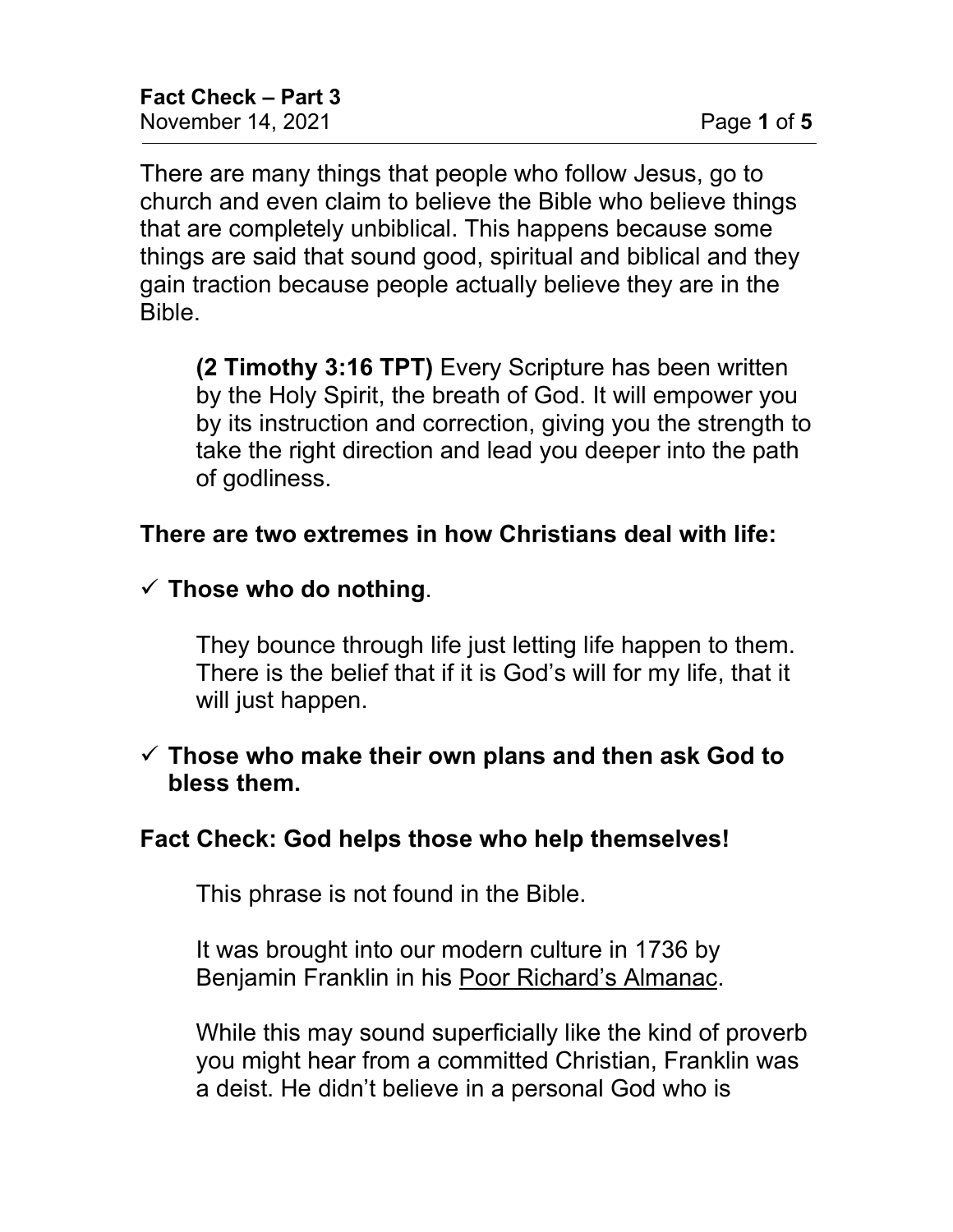actively involved in the affairs of people, but rather in a God who set the world in motion but stands at a distance while we fend for ourselves.

On the surface this statement sounds good but it is actually anti-Gospel. It is based on the concept of selfreliance and self-righteousness.

#### **This comes from the belief that if you try harder and do better, then God will step in and help you in some way.**

**(Proverbs 28:26 NIV)** Those who trust in themselves are fools, but those who walk in wisdom are kept safe.

**(Psalms 72:12-13 NKJV)** For He will deliver the needy when he cries, The poor also, and him who has no helper. (13) He will spare the poor and needy, And will save the souls of the needy.

**(Isaiah 25:4 NLT)** But You are a tower of refuge to the poor, O LORD, a tower of refuge to the needy in distress. You are a refuge from the storm and a shelter from the heat…

**(Romans 5:6-8 NLT)** When we were utterly helpless, Christ came at just the right time and died for us sinners. (7) Now, most people would not be willing to die for an upright person, though someone might perhaps be willing to die for a person who is especially good. (8) But God showed His great love for us by sending Christ to die for us while we were still sinners.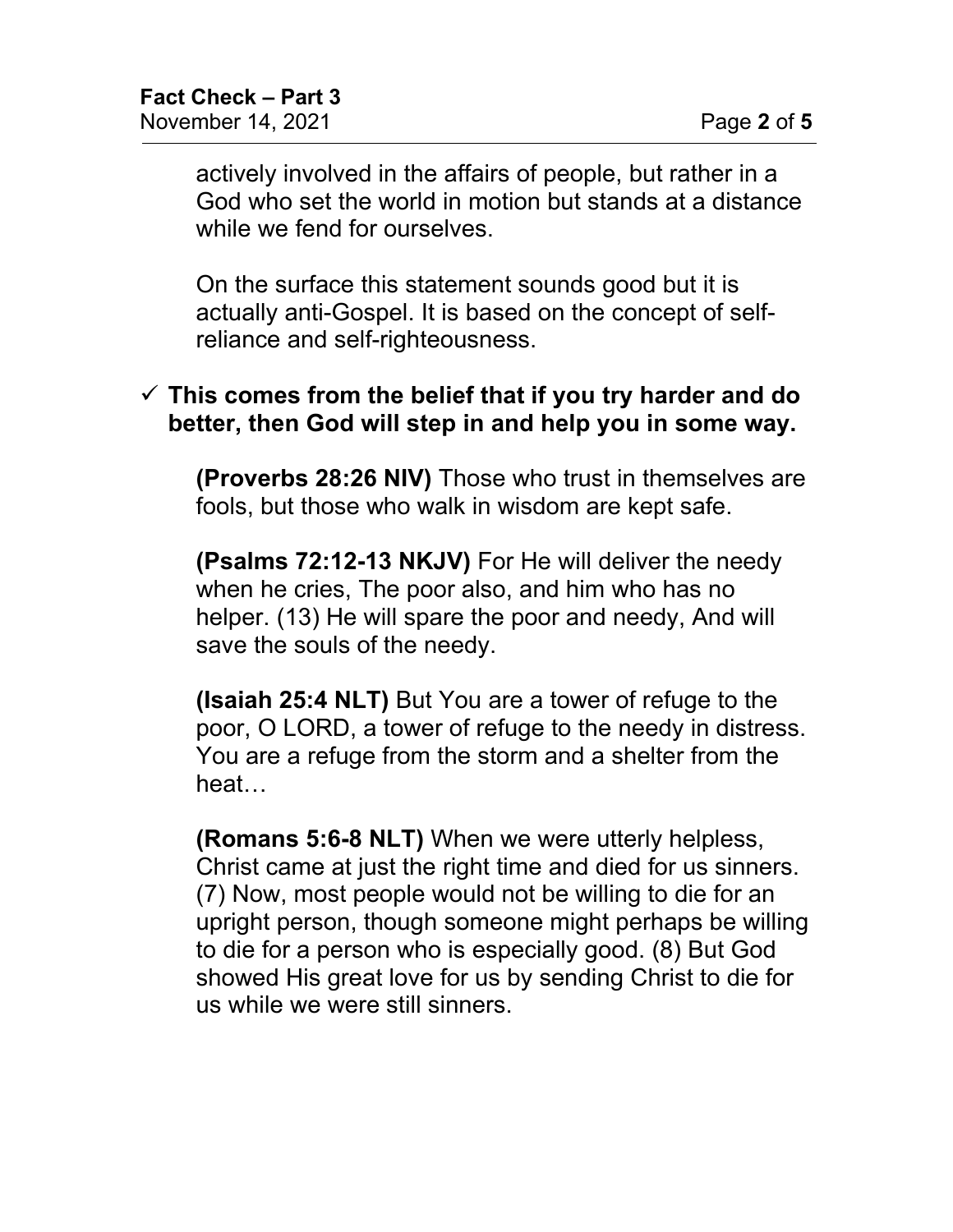**(Ephesians 2:8-10 MSG)** Saving is all his idea, and all his work. All we do is trust him enough to let him do it. It's God's gift from start to finish! (9) We don't play the major role. If we did, we'd probably go around bragging that we'd done the whole thing! (10) No, we neither make nor save ourselves. God does both the making and saving. He creates each of us by Christ Jesus to join him in the work he does, the good work he has gotten ready for us to do, work we had better be doing.

### **The Bible DOES teach us that in this life of faith, there is a part that God plays and a part that we play in our lives.**

# *What exactly is our part?*

**1. Believe God's Word.**

We should make up our minds that God's Word is true and believe it.

**(2 Chronicles 20:20 NKJV)** (20) So they rose early in the morning and went out into the Wilderness of Tekoa; and as they went out, Jehoshaphat stood and said, "Hear me, O Judah and you inhabitants of Jerusalem: Believe in the LORD your God, and you shall be established; believe His prophets, and you shall prosper."

**(Hebrews 4:2 NKJV)** For indeed the gospel was preached to us as well as to them; but the word which they heard did not profit them, not being mixed with faith in those who heard it.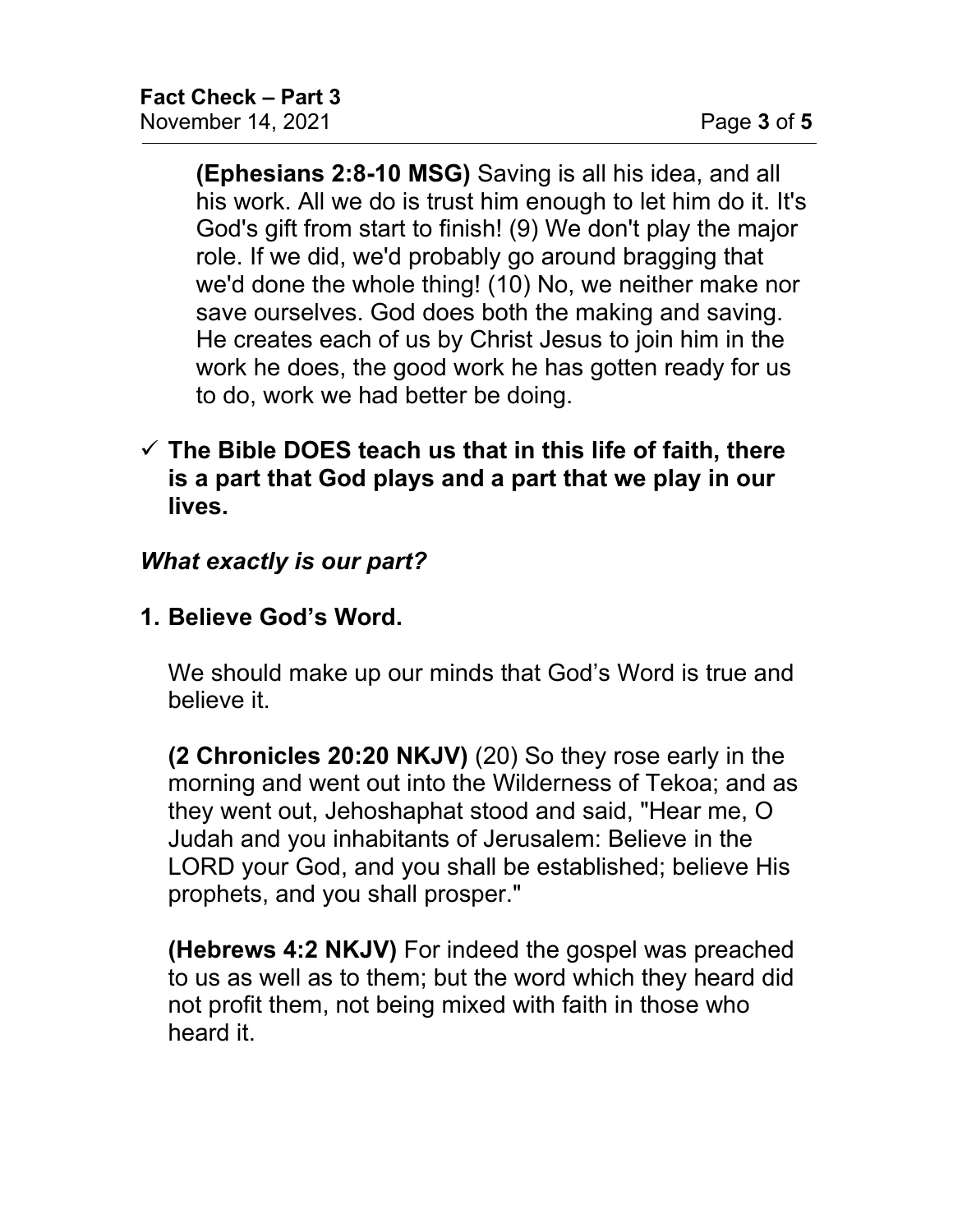# **2. Pray and speak God's Word.**

**(Isaiah 55:8-11 NKJV)** "For My thoughts are not your thoughts, Nor are your ways My ways," says the LORD. (9) "For as the heavens are higher than the earth, So are My ways higher than your ways, And My thoughts than your thoughts. (10) "For as the rain comes down, and the snow from heaven, And do not return there, But water the earth, And make it bring forth and bud, That it may give seed to the sower And bread to the eater, (11) So shall My word be that goes forth from My mouth; It shall not return to Me void, But it shall accomplish what I please, And it shall prosper in the thing for which I sent it.

**(Romans 10:8 AMPC)** But what does it say? The Word (God's message in Christ) is near you, on your lips and in your heart; that is, the Word (the message, the basis and object) of faith which we preach, [Deu 30:14]

# **3. Obey Him and act like the Bible is true.**

Believe that God will do what He says He will do.

**(James 2:17 AMP)** So also faith, if it does not have works (deeds and actions of obedience to back it up), by itself is destitute of power (inoperative, dead).

### **4. Use common sense while you are trusting God to do His part.**

**(Proverbs 2:7 NLT)** He grants a treasure of common sense to the honest. He is a shield to those who walk with integrity.